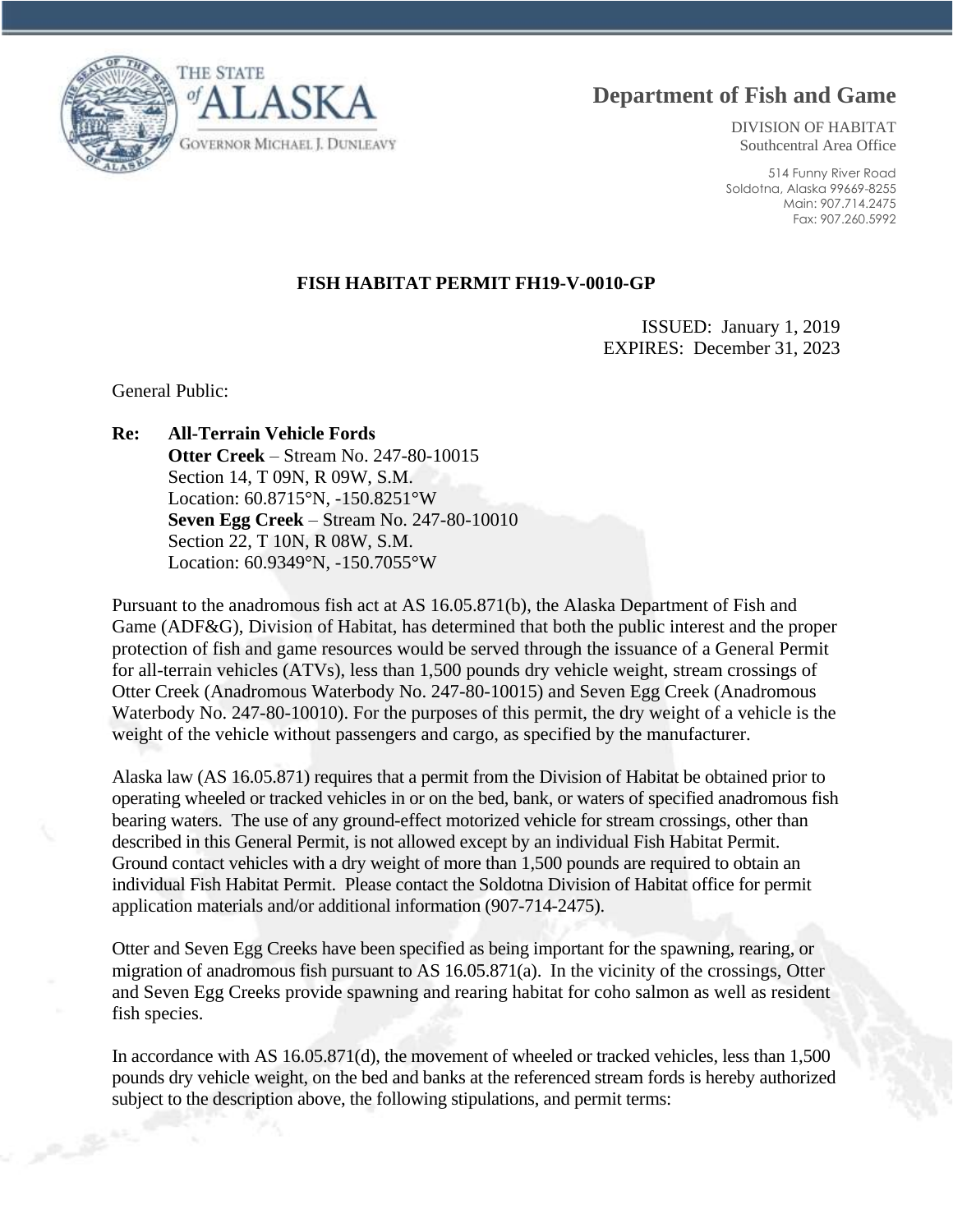- 1. Stream crossings shall be made directly from bank to bank in a direction substantially perpendicular to the stream flow. Crossings are authorized only at the existing ford locations indicated on Map 1 (attached).
- 2. Stream banks, streambeds, or the existing fords shall not be modified, expanded, repaired, or otherwise changed without the prior written approval of ADF&G, Division of Habitat.
- 3. There shall be no removal or disturbance of vegetation or vegetated stream banks; no vehicles shall be operated on the vegetated stream banks or in a manner or location that induces erosion or sedimentation of Otter and Seven Egg Creeks.

## **Permit Terms**

The vehicle owner and operator (permittee), or the legal guardian of minor dependents, is responsible for the actions of contractors, agents, or other persons who participate in the approved activity. For any activity that significantly deviates from the approved plan, you shall notify the Division of Habitat and obtain written approval in the form of a permit amendment before beginning the activity. Any action taken by the permittee or agent of the permittee which increases the project's overall scope or that negates, alters, or minimizes the intent or effectiveness of any stipulation contained in this permit will be deemed a significant deviation from the approved plan. The final determination as to the significance of any deviation and the need for a permit amendment is the responsibility of the Division of Habitat. Therefore, it is recommended you consult the Division of Habitat immediately when a deviation from the approved plan is being considered.

This letter constitutes a permit issued under the authority of AS 16.05.871. Please be advised that this determination applies only to activities regulated by the Division of Habitat; other agencies also may have jurisdiction under their respective authorities. This determination does not relieve you of your responsibility to secure other permits from state, federal, or local agencies. You are still required to comply with all other applicable laws.

In addition to the penalties provided by law, this permit may be terminated or revoked for failure to comply with its provisions or failure to comply with applicable statutes and regulations. You shall mitigate any adverse effect upon fish or wildlife, their habitats, or any restriction or interference with public use that the commissioner determines was a direct result of your failure to comply with this permit or any applicable law.

You shall indemnify, save harmless, and defend the department, its agents, and its employees from any and all claims, actions or liabilities for injuries or damages sustained by any person or property arising directly or indirectly from permitted activities or your performance under this permit. However, this provision has no effect if, and only if, the sole proximate cause of the injury is the department's negligence.

You may appeal this permit decision relating to AS 16.05.871 in accordance with the provisions of AS 44.62.330-630.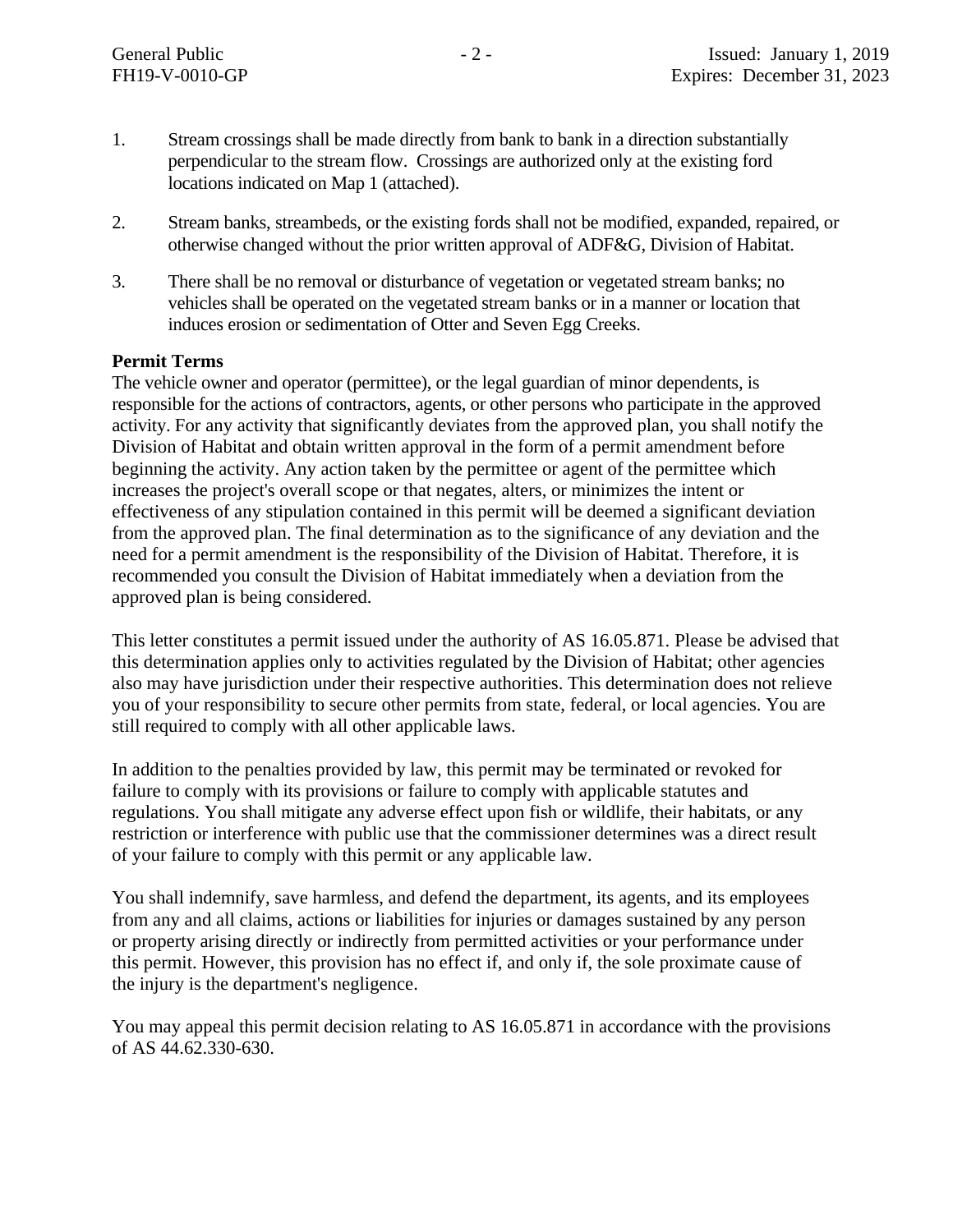Sincerely,

Doug Vincent-Lang Acting Commissioner

Brian Blossom

By: Brian Blossom Kenai Peninsula Area Manager ADF&G, Habitat Division

Enclosure: Map

cc: KRC File

By email only:

AWT Soldotna ADF&G Soldotna COE-KFO